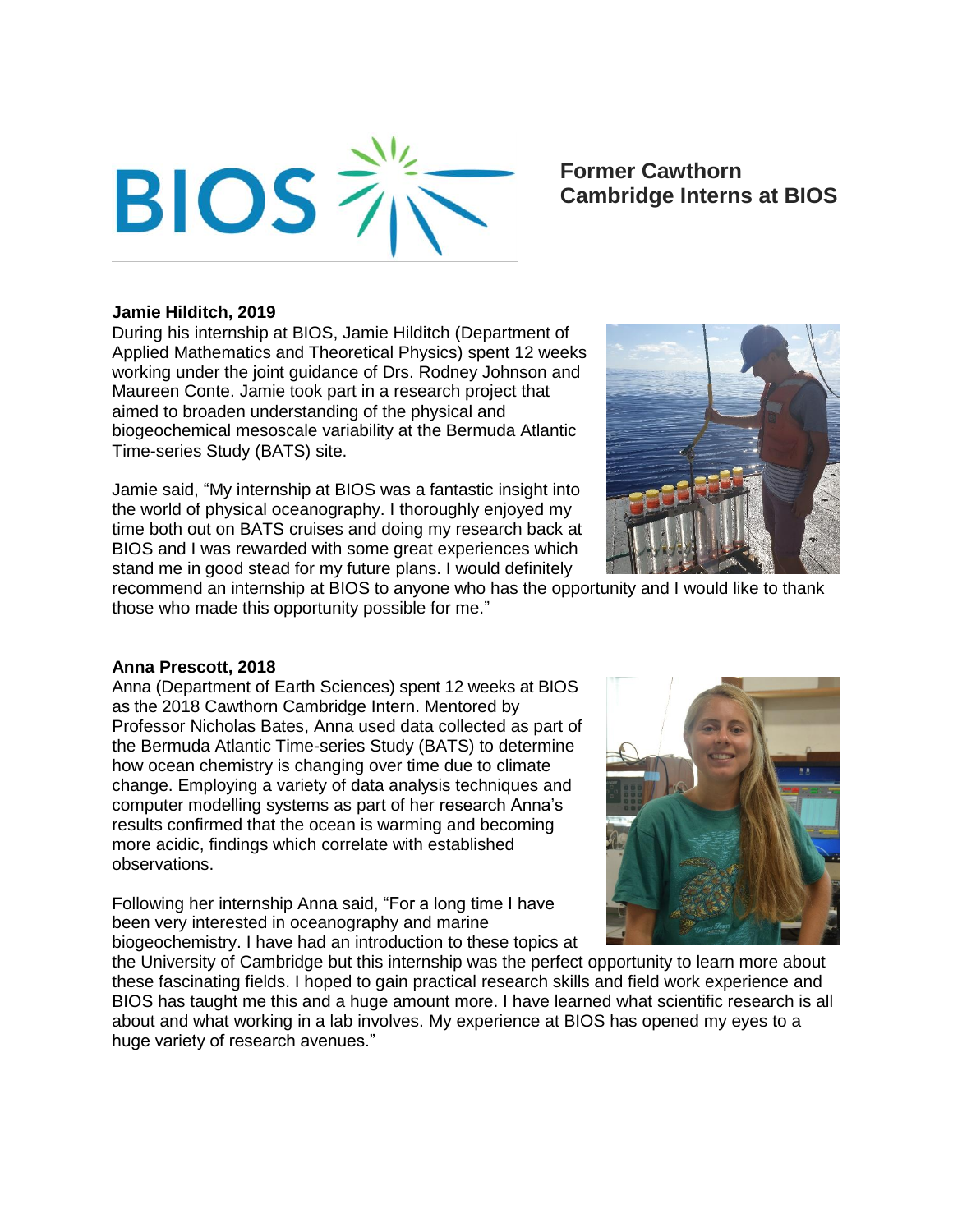**Bermuda Institute of Ocean Sciences** 17 Biological Station, St. George's GE 01, Bermuda T 441 297 1880 F 441 297 8143

## **Scott Li, 2017**

During his 12-week internship Scott (Department of Applied Mathematics and Theoretical Physics) worked with the COral Reef Airborne Laboratory (CORAL) at BIOS. Aiming to understand where reefs are located, and how healthy they are, CORAL utilizes a specifically outfitted airplane that flies 28,000 feet above sea level to survey huge swaths of the ocean, acquiring data that are verified by in-water divers on location. The technique which has been employed for terrestrial research was applied to investigate the health of reefs in areas such as Australia, Palau, Guam, Hawaii, and the Florida Keys.

Scott commented, "The internship was fantastic, and after completing it I feel confident that I want to work towards a

PhD. It was a great experience being able to see how all the fieldwork is conducted here, such as extracting corals from the reefs, and the organization it entails. I would recommend anybody who has the opportunity to participate in an internship at BIOS to do so."

#### **Thomas Perkins, 2016**

After completing his third year at Downing College (Department of Earth Sciences), and before returning to Cambridge University to begin his Master's degree, Thomas spent the summer at BIOS as the 2016 Cawthorn Cambridge Intern. Thomas, mentored by Dr. Mark Guishard, worked to analyze perspectives on hurricane risk by building a hurricane catastrophe model to assess damage to Bermuda both in years past and the future, especially considering potential changes in climate. He was able to find a pattern of damage to Bermuda through tracking hurricane activity in the Atlantic

Ocean using data sets on file. Thomas also looked at geologic core samples of mud and sand in coastal lakes, using deposits found in the stratigraphy as a record of storm events in the past. The model Thomas developed during his internship at BIOS enables comparison of today's hurricane activity with that of the past and serves as a valuable risk assessment tool for Bermuda.

Thomas said of his time at BIOS, "The internship was well designed to be very mutually beneficial and I'm pleased to say it has been very successful. I came to BIOS hoping to learn more about conducting independent research in a supportive environment. I was specifically keen to learn more about coding and its application to a scientific problem. By adapting an existing hurricane catastrophe model to Bermuda and writing additional code in R, I have definitely learned a lot about this. I've also gained an insight into how to conduct research and hopefully about publishing a paper, although at the time of writing this is still in its early stages."